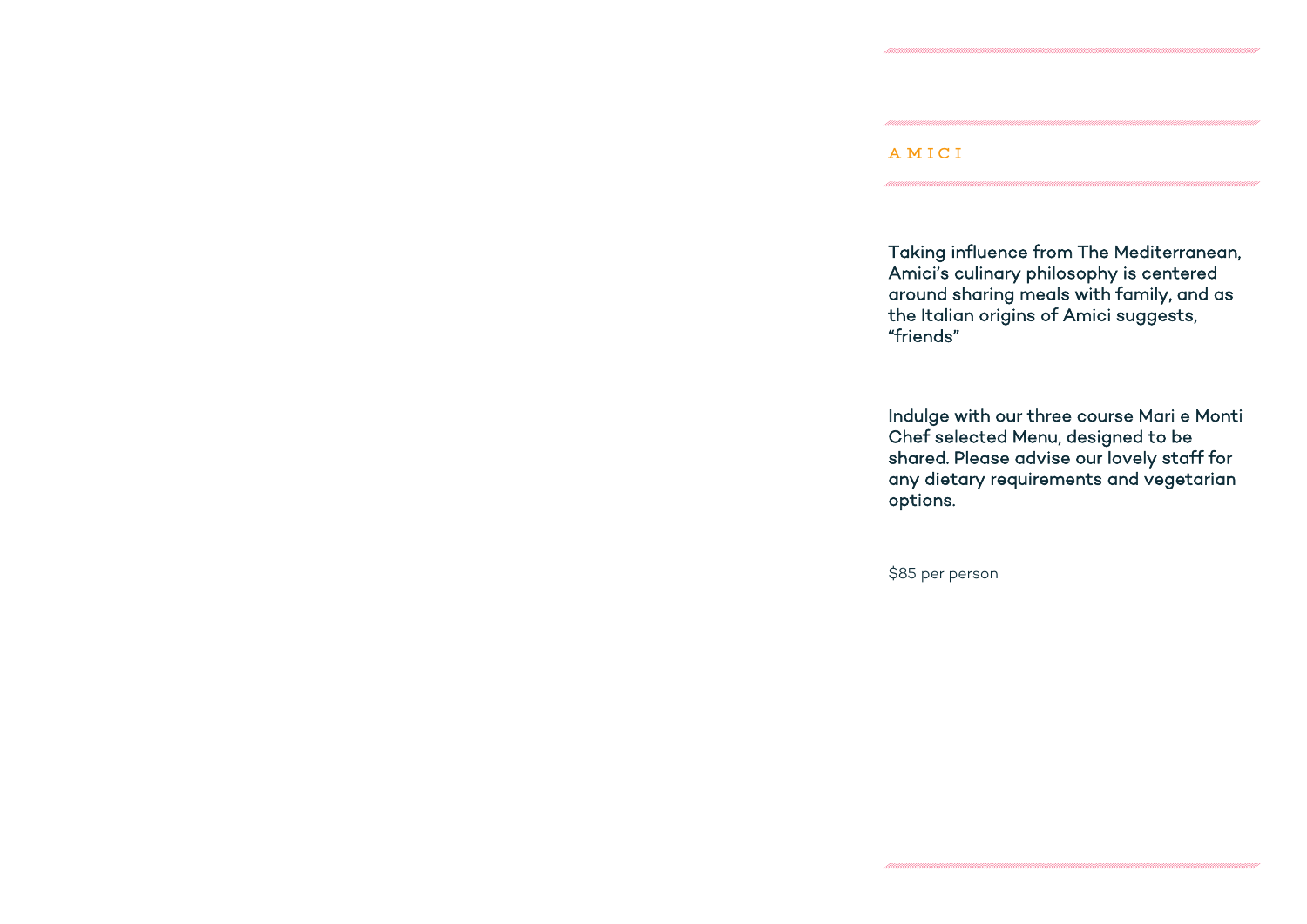### amici

# SMALL PLATES & SIDES

| <b>Amici Hummus</b><br>Spiced smoked chickpeas, dukkah, smoked<br>paprika (gf, df, veg)                                          | 20 |
|----------------------------------------------------------------------------------------------------------------------------------|----|
| <b>Polenta Chips</b><br>Gorgonzola yoghurt dip (v, gf)                                                                           | 20 |
| <b>House Saffron Labneh</b><br>Saffron infused oil, zaatar, sumac, soft herbs (v)                                                | 20 |
| <b>Pear &amp; Farro Salad</b><br>Pear, gorgonzola, cranberries, farro, rocket,<br>balsamic, oilve oil (v, gf available)          | 24 |
| <b>Smoked Burrata</b><br>Olive crumb, roasted tomato, basil oil (v, gf)                                                          | 26 |
| <b>Amici Charcuterie Plate</b><br>San Daniele prosciutto, Sopressa Milano, olives,<br>heirloom vegetables, lardo candle (gf, df) | 39 |
| <b>SIDES</b>                                                                                                                     |    |
| <b>Rosemary Roasted Potatoes</b>                                                                                                 | 15 |
| <b>Seasonal Steamed Greens</b>                                                                                                   | 15 |
| <b>Fries</b>                                                                                                                     | 15 |
| <b>Heirloom Carrots</b>                                                                                                          | 15 |
| <b>Garden Salad</b>                                                                                                              | 15 |

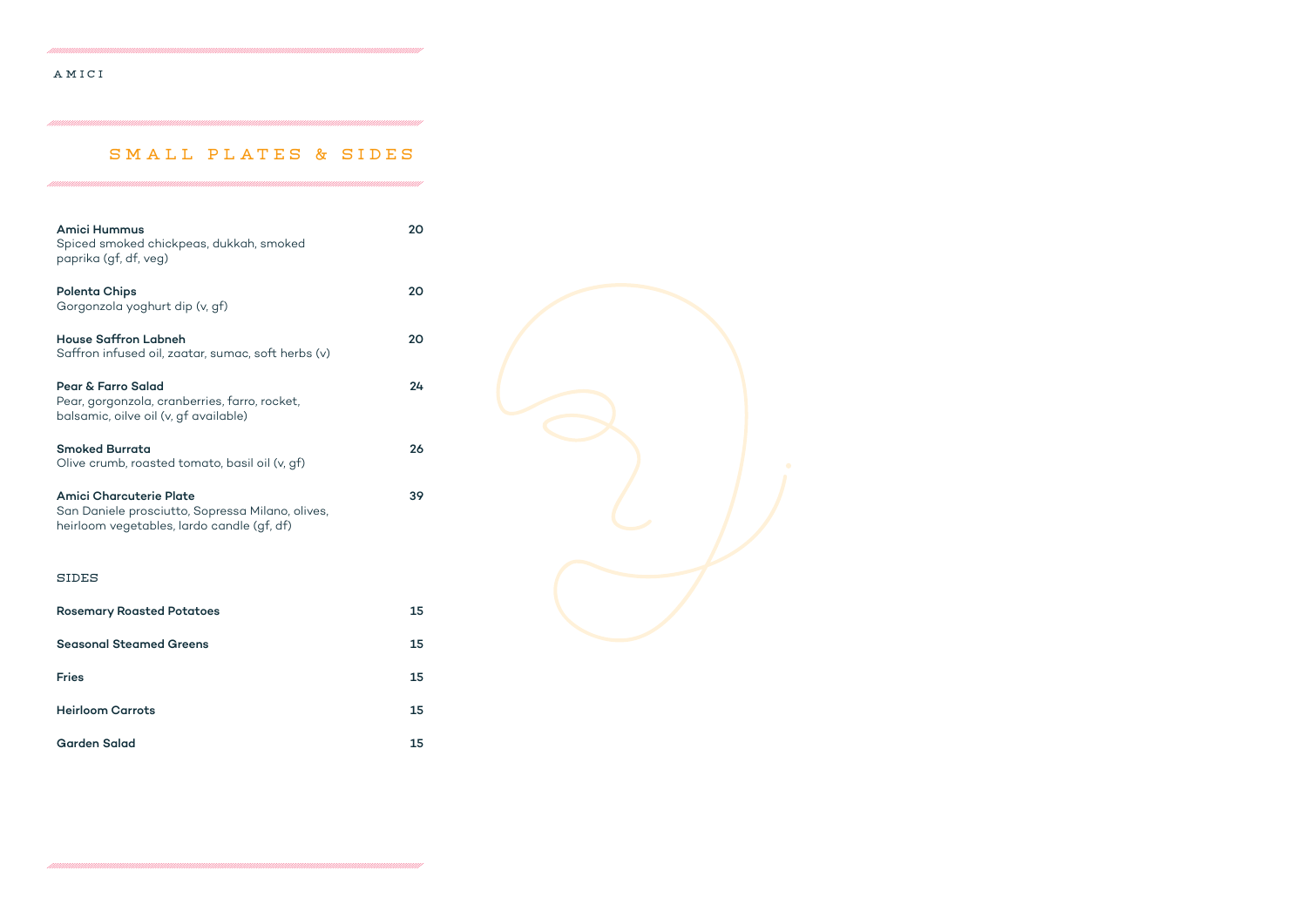#### AMICI

House-made Pur Browned butter, pecorino



| MICI                                                                                    |       |
|-----------------------------------------------------------------------------------------|-------|
|                                                                                         | PASTA |
| House-made Pumpkin Gnocchi<br>Browned butter, sage, pine nuts, currants,<br>pecorino    | 38    |
| <b>Pappardelle Alla Bolognese</b><br>Eight-hour braised veal shoulder ragu, parmesan    | 40    |
| <b>Tagliatelle with Moreton Bay Bug Tails</b><br>Lemon, garlic, chilli, shaved bottarga | 46    |
| Risotto Carnaroli Allo Zafferano<br>Saffron, parmesan, crispy guanciale (gf)            | 48    |
| <b>Pasta Del Giorno</b><br>Please see waitstaff for daily specials                      | 42    |

Gluten-free pasta options available.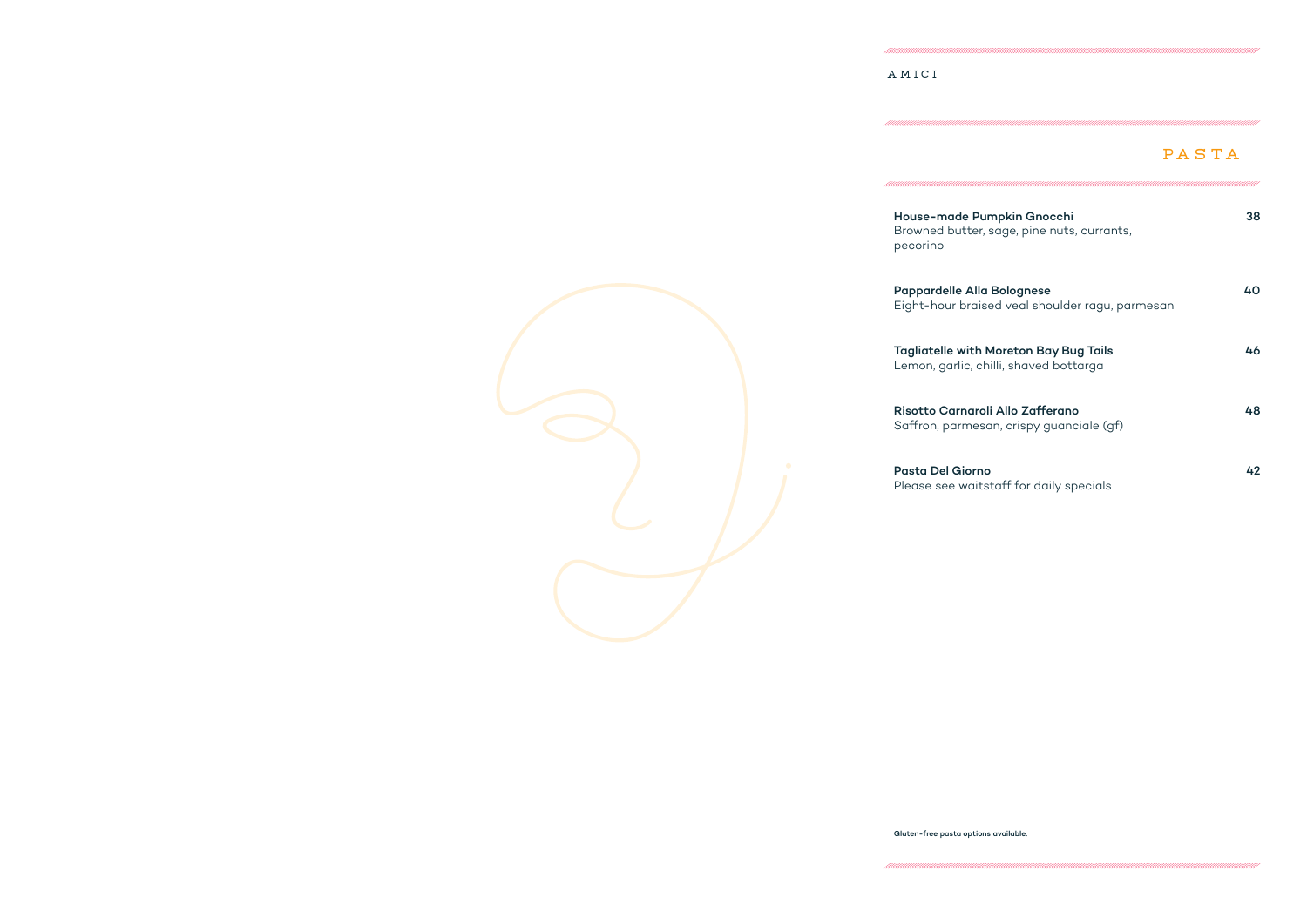## amici

## from land & sea

| <b>Lamb Roulade</b><br>Stuffed lamb cutlet, roast vegetables,<br>cannellini bean puree, gremolata (gf, df)             | 44 |  |
|------------------------------------------------------------------------------------------------------------------------|----|--|
| <b>Chicken Cacciatore</b><br>Olives, caper berries, champignon, capsicum,<br>tomato, soft polenta (gf)                 | 38 |  |
| <b>Grilled East Coast Prawns</b><br>Roasted tomato, saffron, Loukaniko sausage,<br>chorizo crumb (gf)                  | 46 |  |
| <b>Chargrilled Kimberley Red Striploin</b><br>Grilled asparagus, portobello, herbed Dijon mustard,<br>porcini jus (gf) | 48 |  |
| <b>Cotoletta Tonno</b><br>Crumbed tuna steak, radicchio, green beans,<br>tahini aioli                                  | 48 |  |
| Specialita' del Giorno<br>Please see waitstaff for daily specials                                                      | 48 |  |

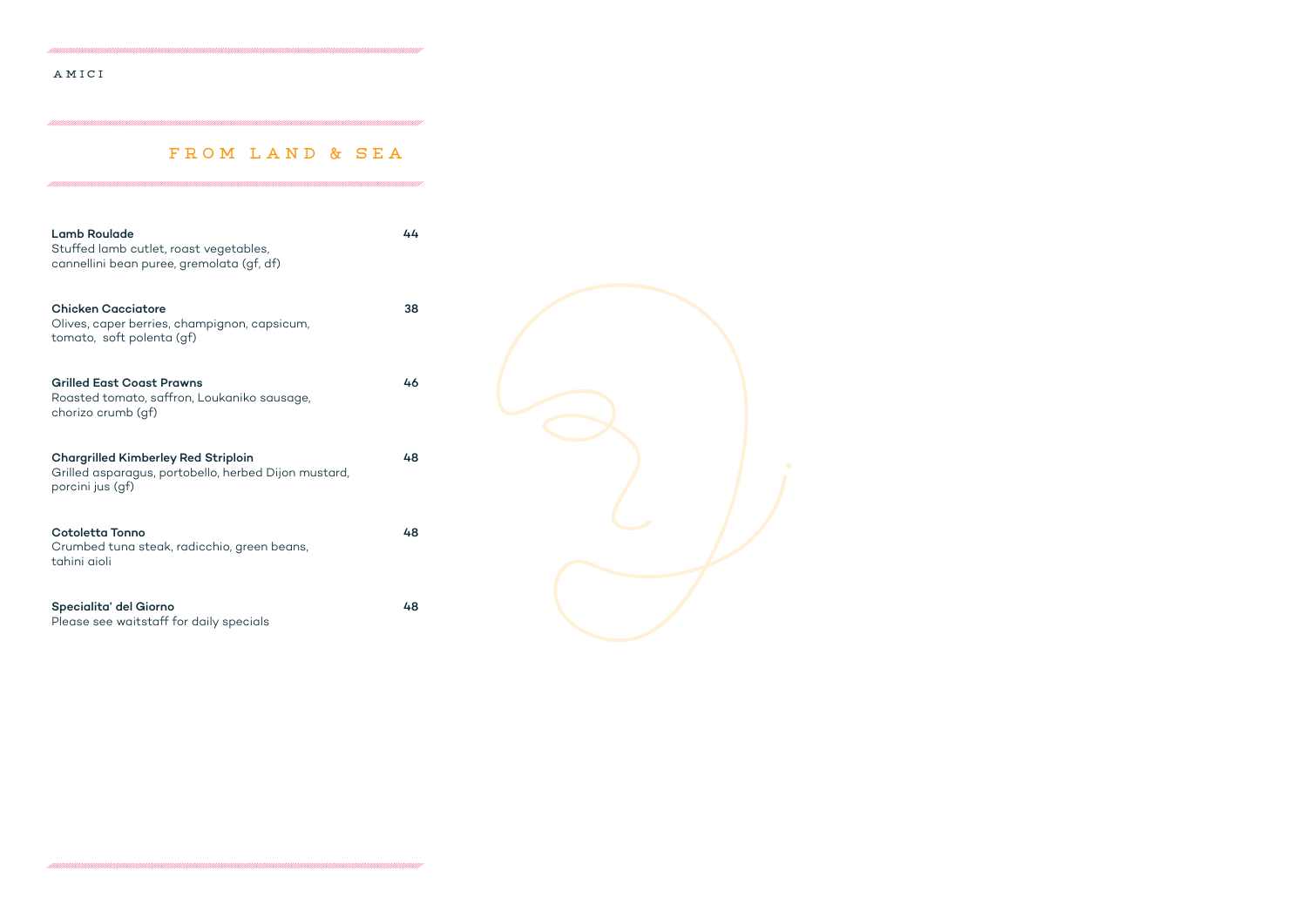#### AMICI

# PIZZA

| Margherita Buffalo<br>Tomato, buffalo mozzarella, basil (v)                                                     | 24 |
|-----------------------------------------------------------------------------------------------------------------|----|
| Prosciutto e Rucola<br>Tomato, mozzarella, San Daniele prosciutto, rocket                                       | 28 |
| <b>Diavola</b><br>Tomato, spicy salami, mozzarella, kalamata olives,<br>'nduja oil                              | 28 |
| <b>Quattro Formaggi</b><br>Gorgonzola, mozzarella, parmesan, taleggio (v)                                       | 27 |
| <b>Zucca</b><br>Roasted pumpkin, shallots, taleggio, basil                                                      | 28 |
| <b>Frutti Di Mare</b><br>Prawn, calamari, octopus, cherry tomato                                                | 32 |
| Chef de Funghi<br>Swiss brown and portobello mushrooms,<br>candied Spanish onion, goats cheese, baby rocket (v) | 26 |

Gluten-free pizza dough and dairy-free cheese options available.